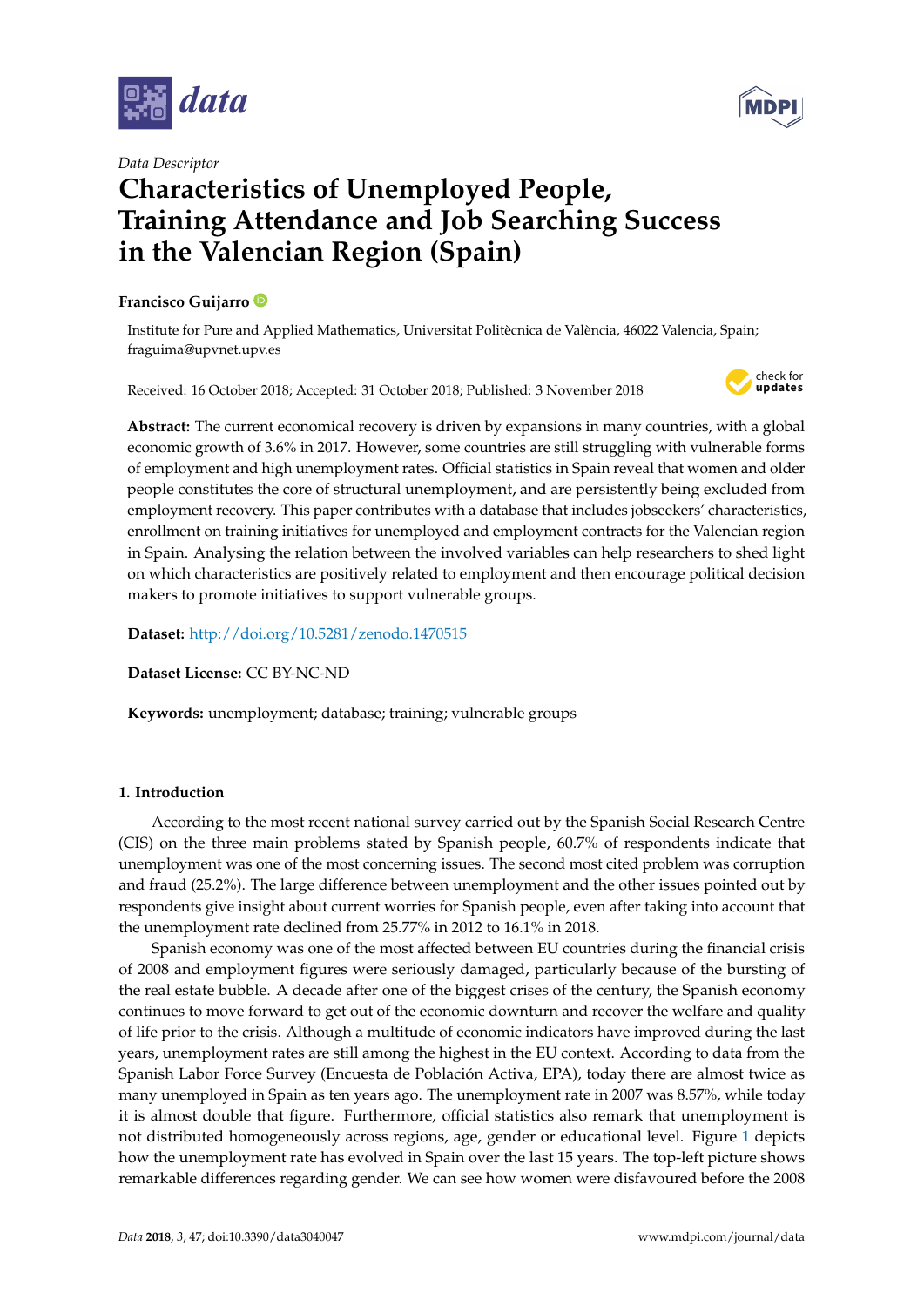financial crisis, with a gap of 5 points on average compared to men. The crisis alleviated this gap, but the difference between women and men is increasing steadily once the economic recovery is initiated. This situation is mainly explained by those unemployed between 25 and 54 years old (bottom-left picture). We observe no significant difference regarding the unemployment rate between younger (under 25, top-right picture) and older (55 or more, bottom-right picture) people. All in all, people under 25 years old remain as the most vulnerable group, despite its employment recovery is more significant compared to other groups.

Regarding geographical differences, the Valencian region located in the east coast of the country was one of the most seriously affected by the bursting of the real estate bubble, and still remains among the highest unemployed areas.

<span id="page-1-0"></span>

Figure 1. Evolution of the unemployment rate in Spain. Differences regarding gender and age.

Spain has some idiosyncratic particularities which differentiate its labour market behaviour from other markets. For example, Jimeno and Bentolila [\[1\]](#page-10-0) show that regional wages and relative unemployment are very persistent in Spain compared with the USA and the rest of European countries. Ahn et al. [\[2\]](#page-10-1) found that Spanish unemployed workers' willingness to move for work is lower compared with other countries. Another intesting point is the relation between the unemployed and his/her family. Ahn and Ugidos-Olazabal [\[3\]](#page-10-2) find that family connections in the labour market are important determinants of unemployment duration in Spain. Household heads are much faster in finding a job than non-heads. Recently, Guijarro [\[4\]](#page-10-3) estimates the relation between the individual's employment probabilities and her/his participation in active-labour activities promoted by public employment services. The author uses a probit regression model to show that some groups are still persistently excluded from economic and employment recovery. Based on a large official employment database, the paper concludes that people aged 55 and older and females constitute the most vulnerable groups. Only those women with higher education increase their probability of finding a job. Regarding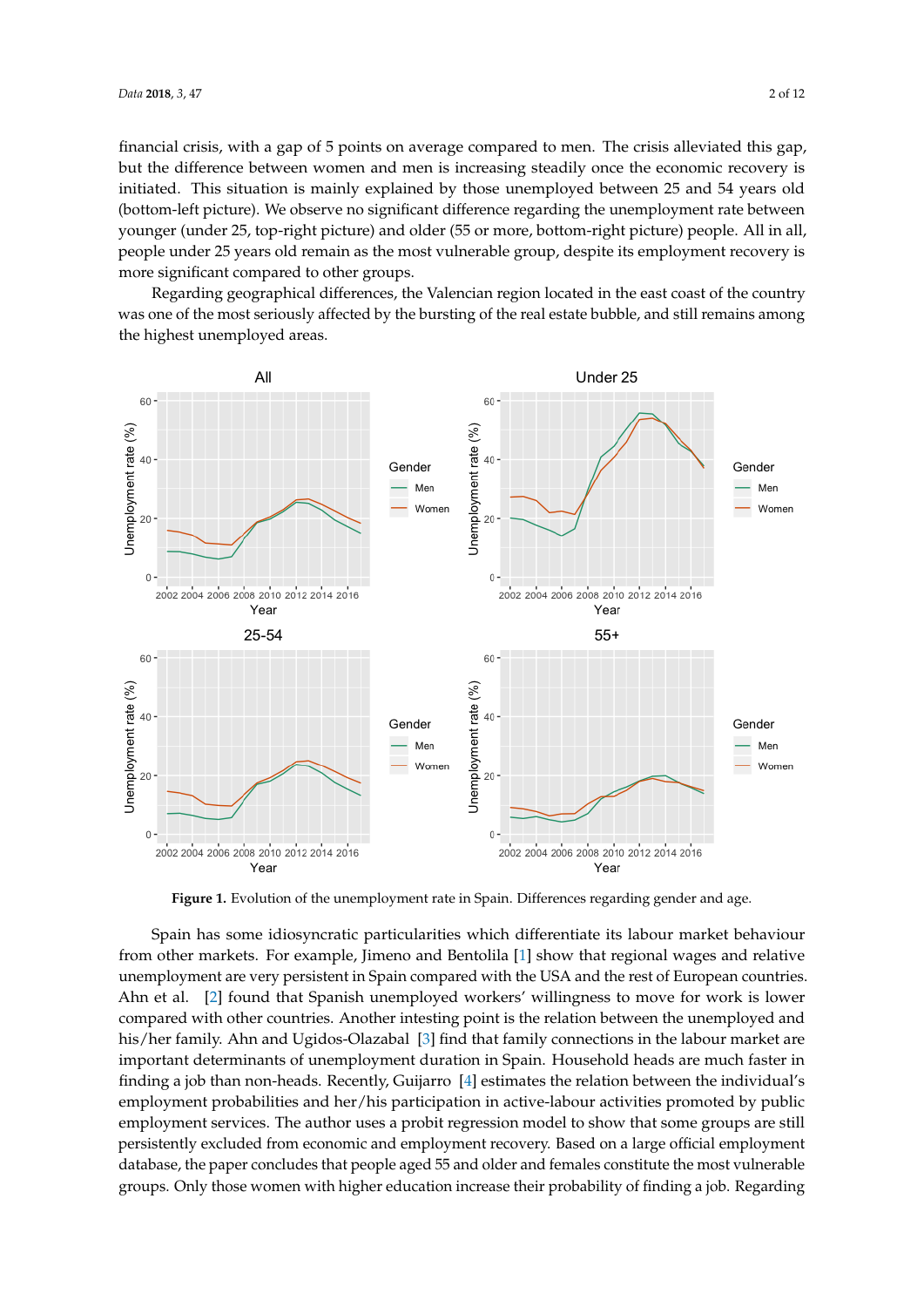the age, it is worth mentioning the recent initiative on youth unemployment project and dataset CUPESSE (Cultural pathways to economic self-sufficiency and entrepreneurship). This dataset [\(https:]((https://dbk.gesis.org/dbksearch/sdesc2.asp?no=7475&db=e&doi=10.4232/1.13042)) [//dbk.gesis.org/dbksearch/sdesc2.asp?no=7475&db=e&doi=10.4232/1.13042\)]((https://dbk.gesis.org/dbksearch/sdesc2.asp?no=7475&db=e&doi=10.4232/1.13042)) is introduced by [\[5\]](#page-10-4), where the authors show that "there exist numerous and remarkable differences in the socio-economic situation of young people and their parents in Europe, in particular the significant differences with regard to economic self-sufficiency across the two generations".

Regarding how employment policies and training initiatives can help unemployed, ref. [\[6\]](#page-10-5) analyse the impact of structural policies and institutions on aggregate unemployment in OECD countries. The research reveals that employment policies play a major role in shaping unemployment patterns. Changes in policies and institutions explain almost two thirds of non-cyclical unemployment changes. However, macroeconomic conditions also matter: negative productivity shocks, deterioration in the terms of trade, increases in long-term real interest rates and negative labour demand shocks are found to increase aggregate unemployment. Recently, ref. [\[7\]](#page-10-6) analyse how personal characteristics influence formal lifelong learning in 21 European countries. According to these authors, "formal lifelong learning incidence is significantly higher among young, better educated, part-time and temporary workers, and lower among those who changed current job in the last year, employed in small firms and having low-skilled occupations". Using a dataset drawn from a survey of Thai employees, ref. [\[8\]](#page-10-7) analyse the relationship between education and employer-provided training, both on-the-job and off-the-job. The authors find a negative relationship between educational attainment and on-the-job training, but a positive relationship between education and off-the-job training. Authors argue that better educated employees have higher marginal costs, maybe because the opportunity costs of the time spent receiving on-the-job training increase with educational attainment.

It is worth mentioning that another way to exit from unemployment is self-employment. Interested readers can refer to [\[9\]](#page-10-8).

From a macro-level perspective, an interesting line of economic research focuses on how training human capital is crucial in determining innovation activity and the growth rate of an Economy. This way, a possible complementarity between human capital investment and innovation is suggested in [\[10\]](#page-10-9). This could explain why firms investing in employee training have higher innovation intensity. On the same line, ref. [\[11\]](#page-10-10) points out that the main consequence of the complementarity between on-the-job training and R&D investment is the inefficiency in the supply of training. Otherwise, complementarity between human capital and R&D causes the multiplicity of equilibria in growth rate and the low development traps. The same author shows, by extending the research of [\[10\]](#page-10-9), that human capital composition is important in determining the probability of innovation and the economy's growth rate [\[12\]](#page-10-11). The results demonstrate that technology-general training avoids low development traps when R&D is absent. Another interesting link between training and new technology investment is suggested by [\[13\]](#page-10-12). This author finds that employees do not have the right incentives to invest in general training because they assume that part of the productivity gains obtained through training will be ultimately captured by employers. In addition, the inefficiency of training increases when there are investments in technology complementary to the skills of the worker.

This paper aims to provide a large official database on unemployed people [\[14\]](#page-11-0), focusing on some aspects that could explain the key drivers to success in the job search process. The database cover a period of 4 years (from the beginning of 2012 to the end of 2015), and gives insight about active labour market initiatives in the Valencian region, one of the worst-affected areas regarding unemployment in Spain [\[4\]](#page-10-3). The database can help to determine the characteristics of unemployed people in this region, and encourage political decision makers to support those initiatives aligned with the improvement of conditions for vulnerable groups regarding unemployment. All tables comprising the database are delivered in R format. Figures, tables and econometrical models have also been computed using R software [\[15\]](#page-11-1). Figures were designed by using the ggplot library [\[16\]](#page-11-2).

The paper is organised as follows. Section [2](#page-3-0) describes in a detailed way the structure of the database and how tables relate to each other. Section [3](#page-8-0) is devoted to illustrate the use of the database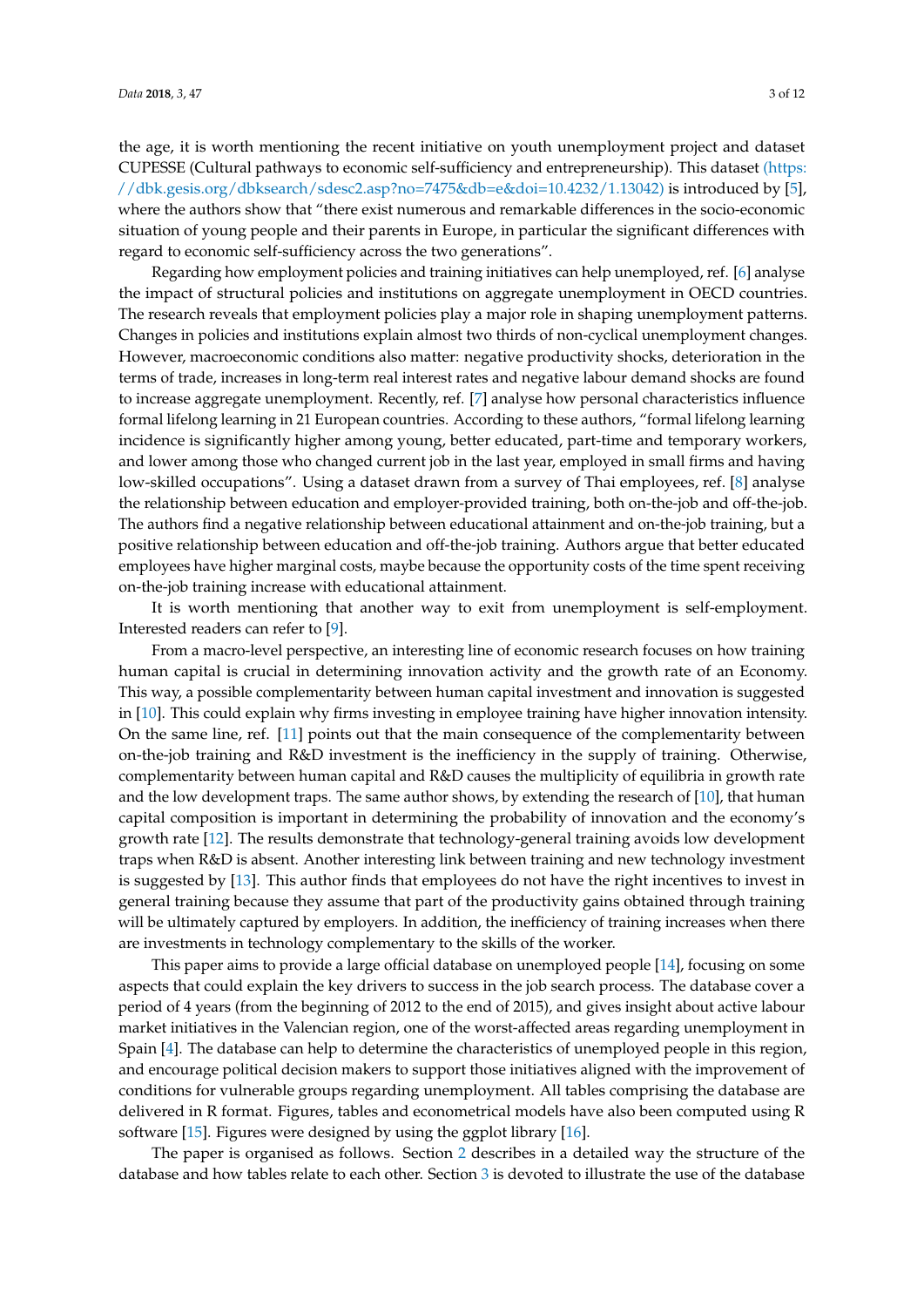through a probit model that explains the job search success of Valencian unemployed people. The paper ends with a brief summary of conclusions.

#### <span id="page-3-0"></span>**2. Data Description**

This section describes the tables included in the database, and highlights those fields or variables which are related to a variable in another table.

The information was gathered from different public institutions related to the Valencian government and encompasses a 4-year period: from the beginning of 2012 to the end of 2015. Note that the information gathered regarding unemployed people is not a sample, but the whole population. Consequently, it corresponds to those that were unemployed during the analysed period in the Valencian region. This period begins when the highest unemployment rate after the financial crisis in 2008 and ends with the emergence of the economical and job recovery in Spain. Therefore, the database can shed light on the relation between job searching success and some characteristics of the unemployed, namely age, gender, educational level, training courses attendance, etc.

The database is composed by 12 tables as depicted in Figure [2.](#page-4-0) Those unfamiliar with entity-relationship modeling can refer to [\[17\]](#page-11-3). The biggest ones are job\_seekers, sepe and actions. All these tables include the variable id which identifies the unemployed person considered in the research. While the identity card number was originally included in the database, this variable has eventually been modified to preserve the anonymity of sample participants.

Table job\_seekers includes information regarding unemployed people searching for a job in the Valencian region. The public institution in charge of registering unemployed people on this region is SERVEF (Servicio Valenciano de Empleo y Formación, Employment and Training Valencian Service), which also offers training courses focused on the improvement of employment prospects. The SERVEF manages employment and training policies for employment, and serves to connect supply and demand in the Valencian labour market. This public institution is responsible for the implementation of policies of the Valencian Government in terms of: intermediation in the labour market, job training, vocational training for employment, and employment promotion. Variables in job\_seekers include information related with unemployed: birth date, gender, educational level, home country, home region and home city. All variables but birth date are related to other minor tables in the database, as indicated by those lines connecting tables.

One-to-many relationships between tables A and B are depicted with a 1 in the extreme on the line connecting with table A and a \* in the extreme connecting with table B. This indicates that each record in table A may have many linked records in table B. A one-to-one relationship is depicted with a 1 in both extremes of the line. In this case both tables are associated with each other based on only one matching row.

As an illustrative example, the distribution of the educational level for jobseekers appears in Table [1.](#page-4-1) We can observe some significant differences regarding the educational level of females and males. Men have a higher proportion in low educational levels (58.5% of people with no educational level are men, while 55.2% have attended the primary school). On the other side, women's share is much more significant in higher education with a proportion around 60% in bachelor, master and doctoral degrees.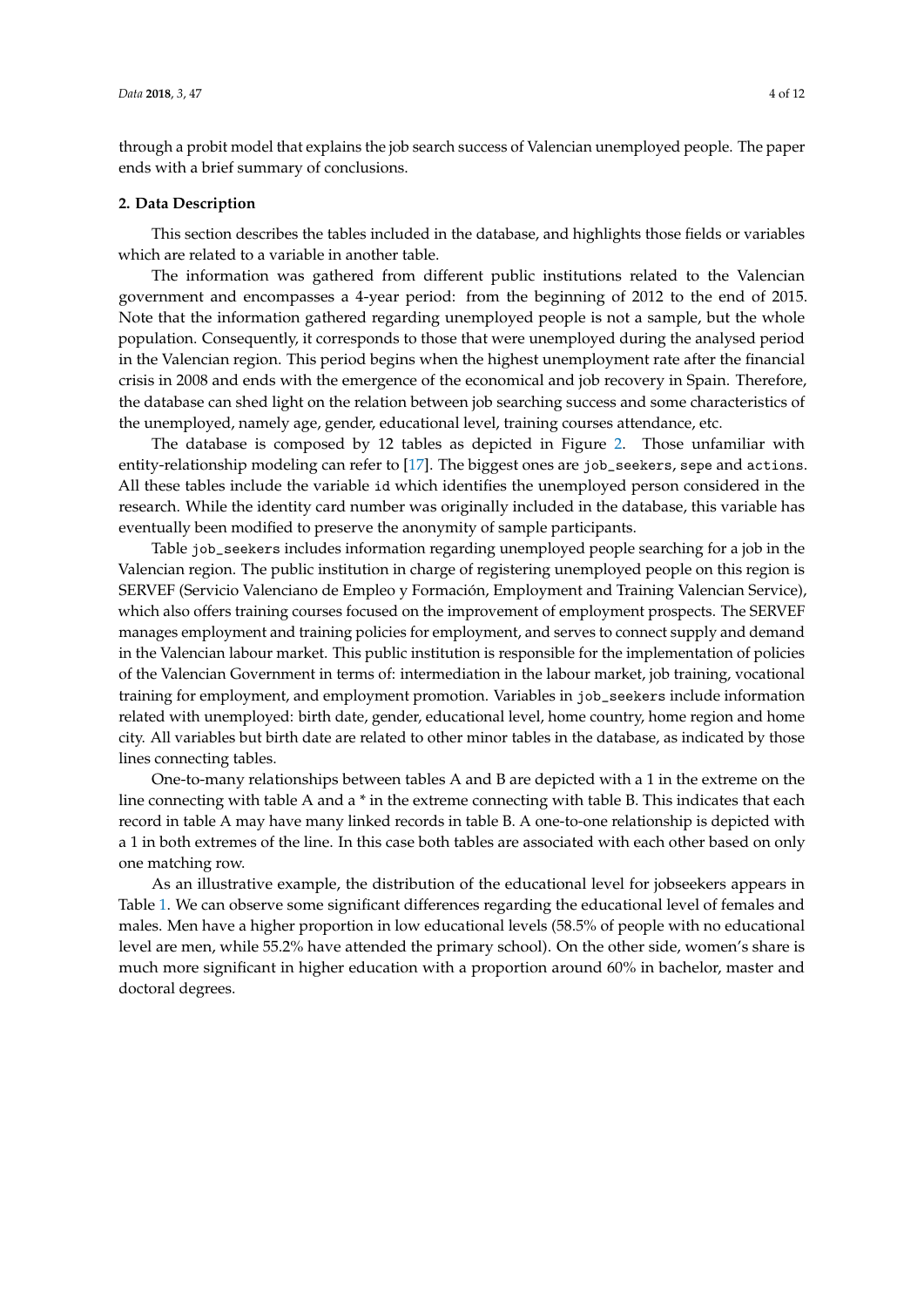<span id="page-4-0"></span>

**Figure 2.** Database diagram.

<span id="page-4-1"></span>**Table 1.** Distribution of jobseekers' educatinal level. Differences regarding gender.

| <b>Educational Level</b> | A11       | Women   | Men     | Women (%) | Men $(\%)$ |
|--------------------------|-----------|---------|---------|-----------|------------|
| No educational level     | 134,730   | 55.959  | 78,771  | 41.5      | 58.5       |
| Primary school           | 1,706,851 | 765,152 | 941,699 | 44.8      | 55.2       |
| Secondary school         | 323,933   | 180,193 | 143,740 | 55.6      | 44.4       |
| Bachelor degree          | 382,739   | 232,164 | 150,575 | 60.6      | 39.4       |
| Master degree            | 11,590    | 7107    | 4483    | 61.3      | 38.7       |
| Doctoral degree          | 3492      | 2017    | 1475    | 57.8      | 42.2       |
|                          |           |         |         |           |            |

Table sepe in Figure [2](#page-4-0) comes from the Spanish Service for Employment (Servicio Público de Empleo Estatal, SEPE), and includes information related with employment contracts. The SEPE is a national institution in charge of registering all employment contracts. It also prepares the statistics on demand and supply of employment, job recruitment procedures, unemployment benefits, and conducts research on the labour market. Each observation in sepe includes the identification of the person employed, birth date, educational level, home country, home city, working city, educational level,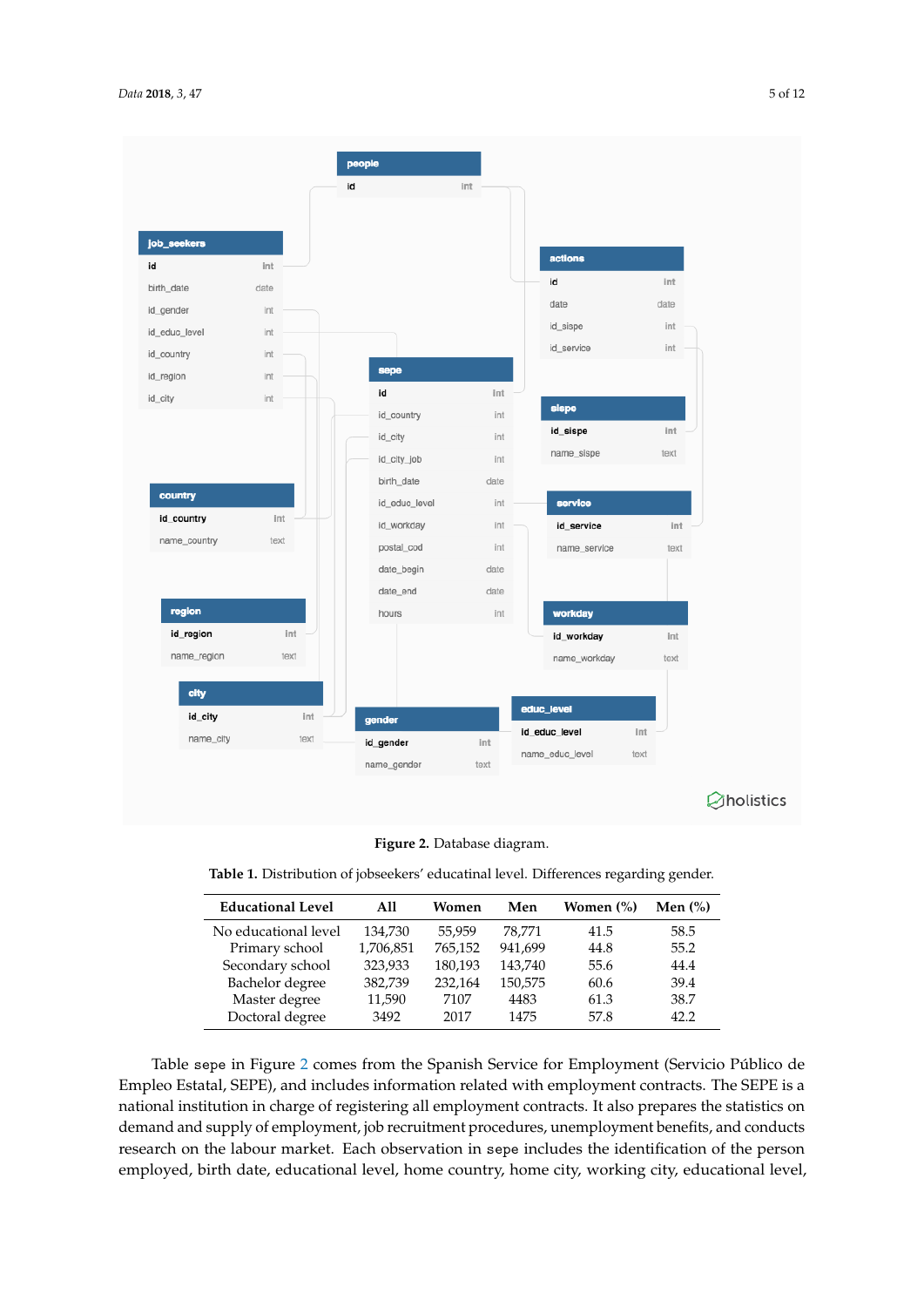working day status, beginning and end date of the contract, and the total hours for temporary contracts. As in the case of job\_seekers, those variables with the prefix id link to other minor tables.

Finally, table actions in Figure [2](#page-4-0) relates to those training initiatives organised by the SERVEF in which the unemployed were enrolled. These courses take part of the unemployment benefits and are aimed to improve the employment prospects of jobseekers. The topics covered by these training courses and their duration are very diverse, but academics agree on the positive relation between attending to these courses and the probability of exiting unemployment [\[18–](#page-11-4)[21\]](#page-11-5). Variables id\_sispe and id\_service refer to tables sispe and service, respectively. These tables contain the names of the training services offered by the SERVEF to unemployed.

Regarding the size of the sample, Figure [3](#page-5-0) shows the number of different people included in each table along with the people in common with other tables. We have to remark that all people in table actions is also in table jobseekers, because any person attending to actions promoted by the SERVEF must be first registered as a jobseeker. Altogether the number of participants enrolled in actions promoted by SERVEF was 838,643 people. Of those, 429,720 succeed in finding a job (and then, their contracts were registered in table sepe), while 345,923 correspond to unsuccessful people regarding employment search (so not present in sepe). All these 838,643 people were involved in 2,979,665 training activities, which implies that every person was enrolled in 3.55 activities in average.

<span id="page-5-0"></span>

**Figure 3.** Distribution of individuals in the 3 main databases: sepe, jobseekers and actions.

Table sepe includes more people than those registered as a jobseeker: 1,367,294. In other words, it is not mandatory to be registered as a jobseeker to sign an employment contract. This way, 339,128 people signing a contract were not listed as jobseekers. On average, people in SEPE signed 4.26 contracts during the analysed period, which shows that temporary contracts are broadly used in the Valencian labour market. According to the official employment statistics, Spain registered 21,501,303 temporary contracts but only 1,929,250 permanent contracts in 2017. Finally, 492,720 jobseekers signed a contract and were enrolled in at least one action from SERVEF during the analysed period, so appearing simoultaneously in all three tables.

An interesting point is to analyse how jobseekers are distributed along age and gender. Figure [4](#page-6-0) depicts the number of jobseekers according to these two variables. We can observe that women and men's distributions are almost symmetrical, with no differences regarding age. The jobseekers table is composed by 1,236,452 women and 1,310,874 men, although the unemployment rate for women is higher than the one registered for men.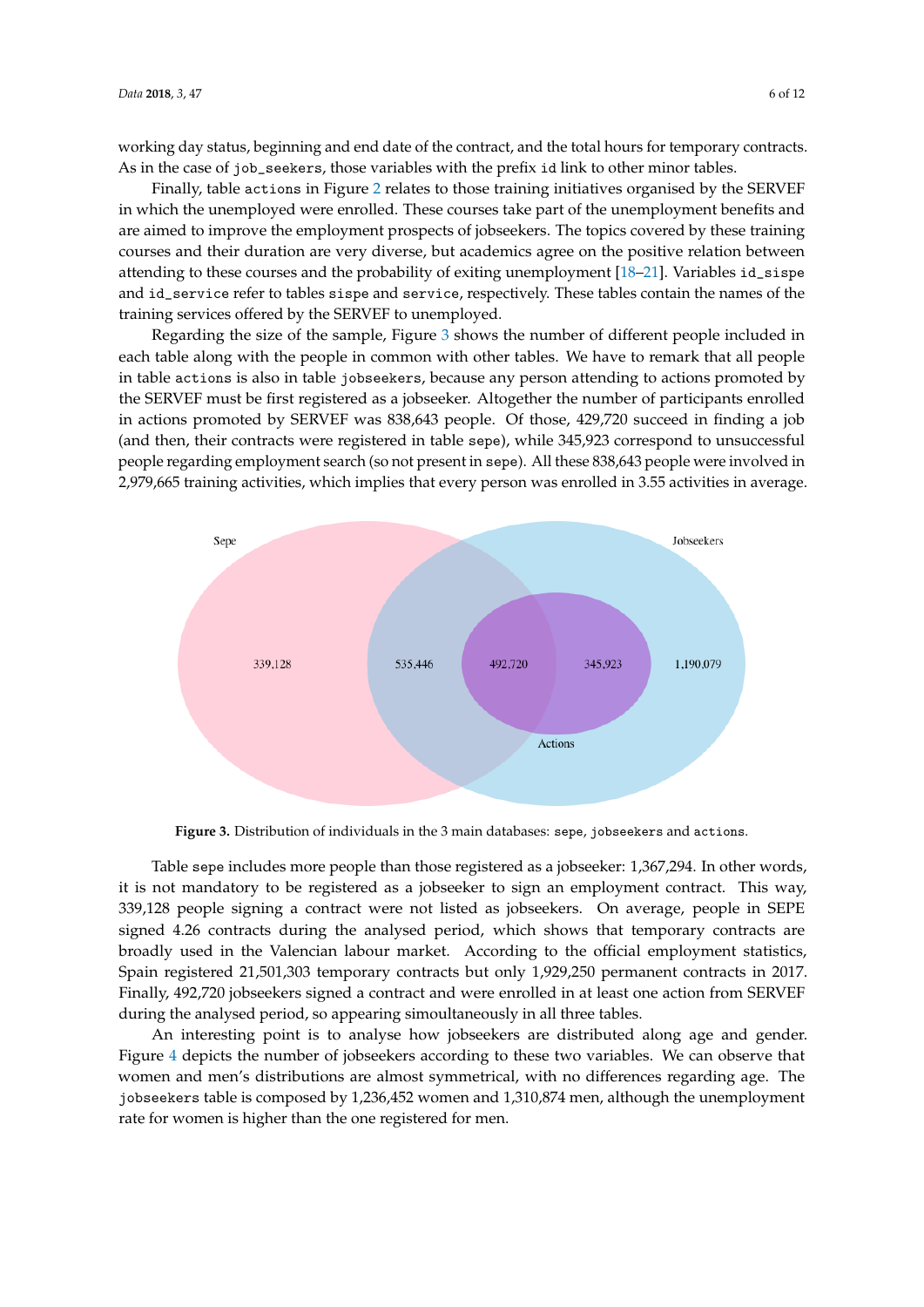<span id="page-6-0"></span>

**Figure 4.** Population pyramid for jobseekers.

Figure [5](#page-7-0) shows the yearly distribution of jobseekers regarding its age and gender. The figure shows some slight differences for the period covered in our analysis. The proportion of young people, around 25 years old, is increasing during this period. We can see how the base of the pyramid is steadily growing, and young women are noticeably becoming more numerous between jobseekers. This could highlight a serious concern for political decision makers, because official figures reveal that, in general terms, women constitute a vulnerable group between unemployed; but more specifically young women are suffering the problem of job exclusion. Therefore, political initiatives should be lead and funded to protect them as a particularly vulnerable group.

Regarding the number of actions in which unemployed people have been enrolled in, we have analysed differences across age. Figure [6](#page-7-1) shows that more than 50% of actions are accomplished by people between 26 and 45 years old. Although young people is the biggest group in the jobseekers' figures, it is rather surprising to observe just the opposite regarding training courses' attendance. Figure [6](#page-7-1) shows that people 25 years old and below are less willingness than older people to participate in those initiatives promoted by SERVEF to increase their employability prospects. If we distinguish the number of actions accomplished, differences are even more significant. Figure [6](#page-7-1) depicts the age distribution for those attending only one action, from two to five actions, and those attending more than 5 actions. The bigger difference is observed for those attending more than five initiatives. We can see this group is mainly composed of people between 26 and 45 years old. It is interesting to note that people 46 year old and over remain quite stable in all three clusters. This way, we can conclude that the loss of interest in attending training initiatives between younger people is mainly covered by people between 26 and 45 years old. It should be analysed what are the reasons that explain the disaffection among young jobseekers, despite training initiatives have been proved to improve the employability prospects in general terms.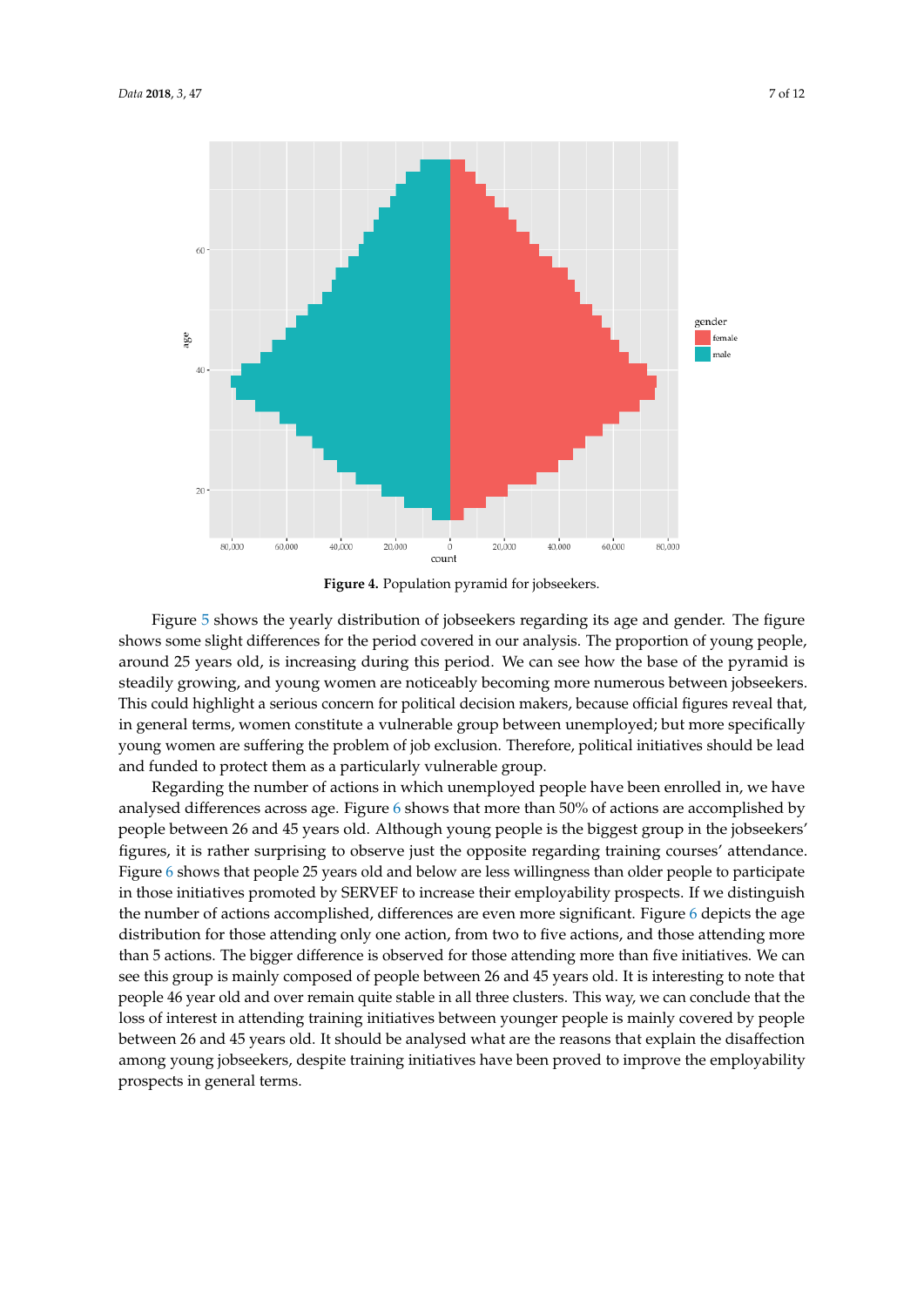<span id="page-7-0"></span>

**Figure 5.** Yearly population pyramid for jobseekers.

<span id="page-7-1"></span>

**Figure 6.** Age distribution and number of actions registered in the Valencian public employment service.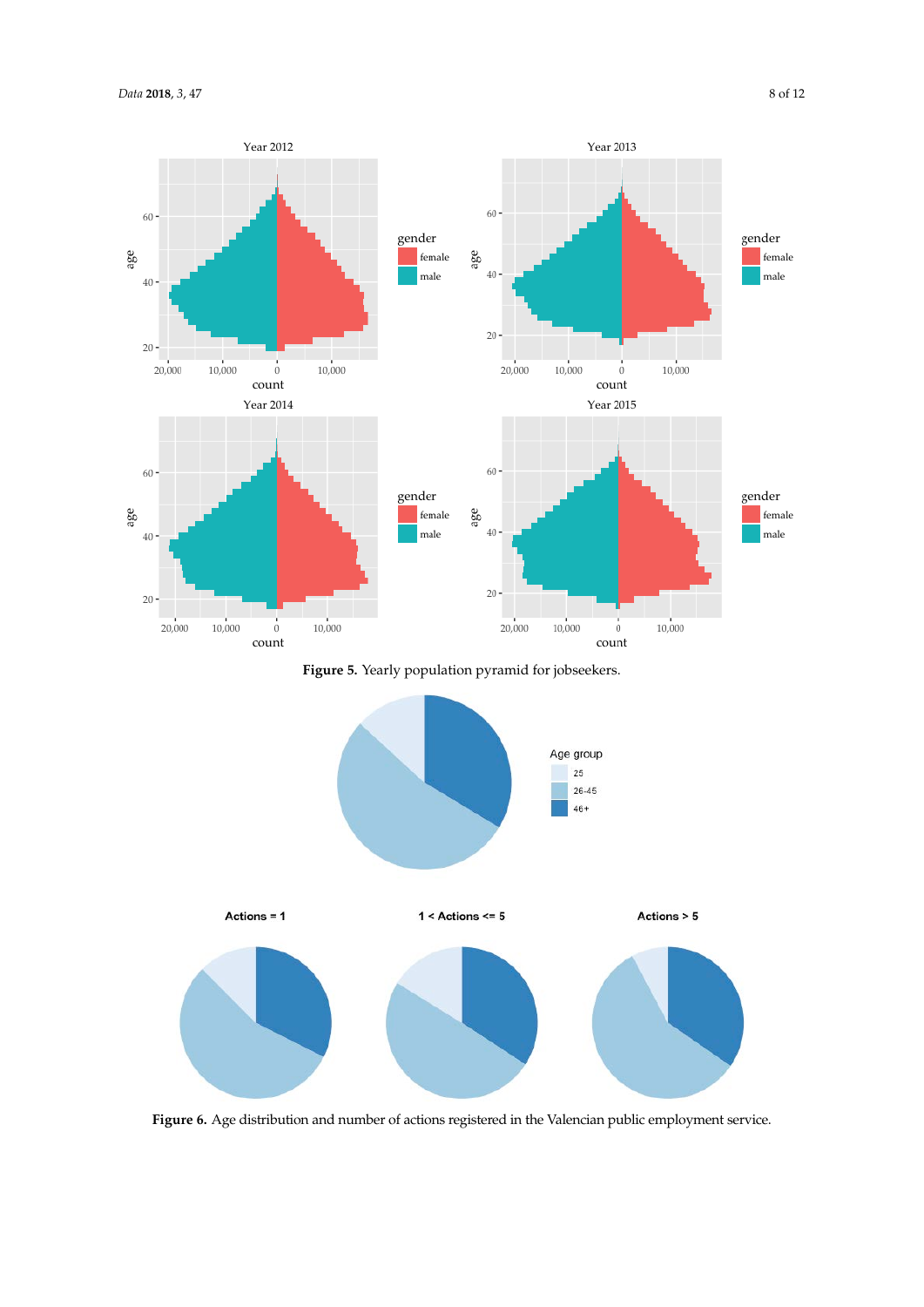#### <span id="page-8-0"></span>**3. An Econometric Model to Explain Job Search Success**

Once the database has been broadly discussed, this section is devoted to address a preliminary analysis to better understand which are the characteristics of those people that succeed exiting unemployment. More specifically, we want to analyse whether attending training initiatives promoted by public employment services has a positive impact on the employment prospects once considered other explanatory variables, i.e., age, gender and educational level.

Our experiment accounts for those people attending some training initiative from the SERVEF in year *t*. A binary variable in then computed, "jobSearchSuccess", which checks whether that person has been able to find a job in year *t* + 1 (value 1) or not (value 0). This way, we analyse the impact of actions undertaken in 2012 on job search success of 2013; actions in 2013 and job search success in 2014; and actions in 2014 and job search success in 2015. We have also performed a regression model by accounting those actions in the period 2012–2013, and the impact on employability for the period 2014–2015.

It must be noted that all people registered as a jobseeker has at least one action in actions's table. This is due to the fact that the first thing SERVEF accomplish when anyone is registered as a jobseeker is to include her/him in the actions table as an active jobseeker. This does not necessarily translates into attending more specific activities from SERVEF. Thus, the minimum number of actions for anyone included in actions is 1.

The jobSearchSuccess is explained through a probit model by using age, gender, educational level and number of actions as explanatory variables. Age, educational level and number of actions have been grouped in different dichotomous variables. For example, age has been computed in 5 variables: Age 24 and less, Age 25–34, Age 35–44, Age 45–54 and Age 55+. The first variable is then excluded from the regression analysis.

Probit regression models are a special type of the Generalized Linear Models to explain dichotomous or binary outcome variables. The independent variable *Y* has a Bernoulli distribution with parameter  $p$ . The expected value  $E[Y]$  measures the success probability  $p$ . The inverse standard normal distribution of the probability is modeled as a linear combination of the predictors following Equation [\(1\)](#page-8-1).

$$
probit (E[Y]) = \Phi^{-1}(p) = \Phi^{-1}(P[Y = 1]).
$$
\n(1)

<span id="page-8-1"></span>The probit function is modelled as a linear combination of the regressors **X** as indicated in Equation [\(2\)](#page-8-2), where *β* is a vector of unknown parameters.

$$
probit(E[Y]) = X\beta. \tag{2}
$$

<span id="page-8-2"></span>Finally, the predicted probability  $\hat{P}$  can be obtained by the inverse probit transformation (Equation [\(3\)](#page-8-3)).

$$
\widehat{P}[Y_i = 1] = \Phi\left(X_i, \widehat{\beta}\right). \tag{3}
$$

<span id="page-8-3"></span>Table [2](#page-9-0) shows the result of the probit model. Regardless of the period analysed, we can observe that most variables are statistically significant. Regarding the age, the results confirm that it is negatively related with employment prospects. In this case, people aged 55 or more is the most vulnerable group. Another group which is negatively related with job search success are the women. Being a woman means to have less opportunities to find a job. On the contrary, the higher your educational level, the more successful you can be regarding the employment. The only exception are people with a doctoral degree, but in this case the coefficient is not statistically significant because the proportion of people with the highest educational level is very low. Also, as stated previously by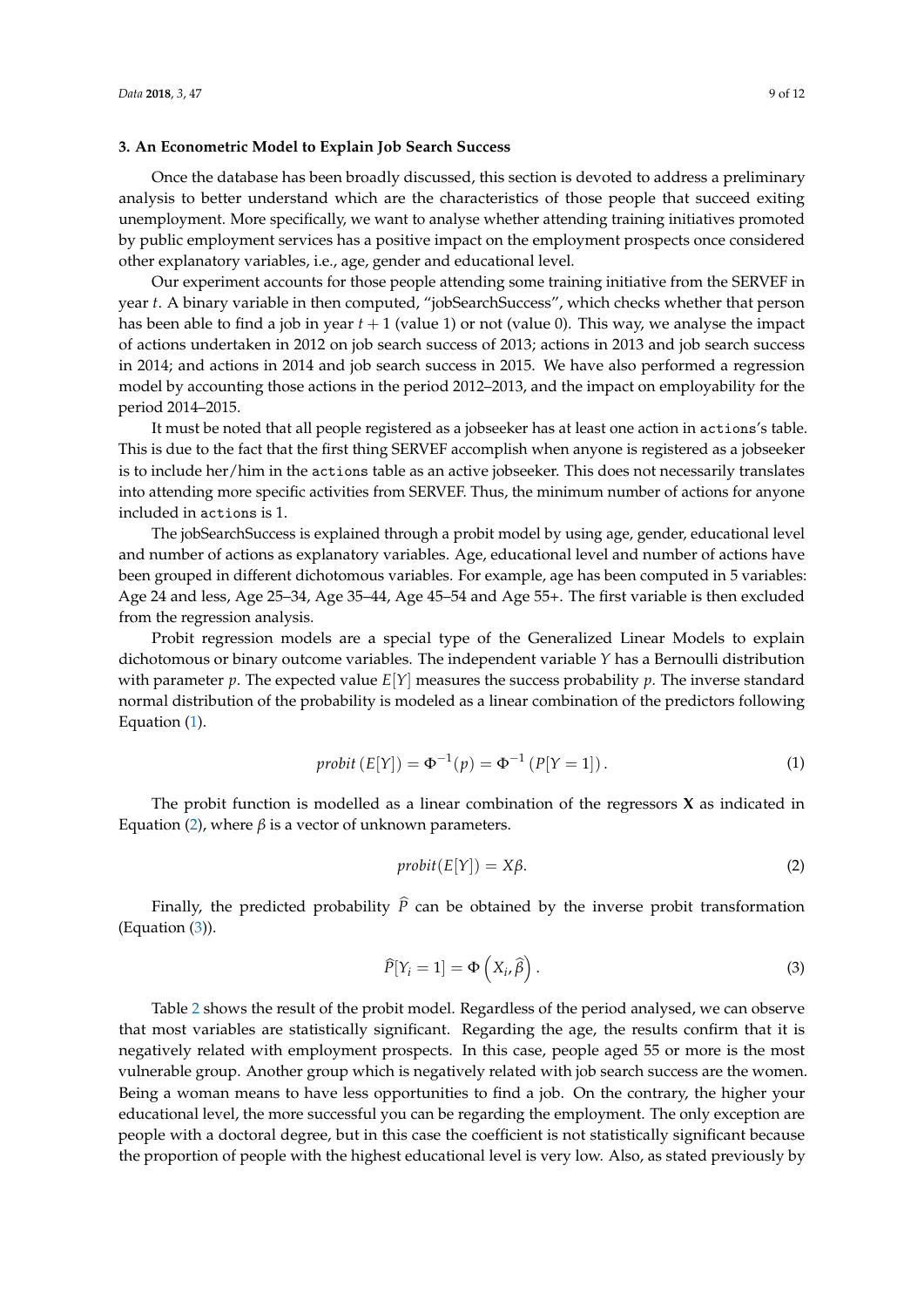the literature, attending training courses and participating in actions promoted by the SERVEF has a positive impact on employability.

**Action/Contract 2012–2013/2014–2015 2012/2013 2013/2014 2014/2015** Intercept 0.1744 \*\*\* (0.0172) −0.3201 \*\*\* (0.0211) −0.1808 \*\*\* (0.0268) −0.1365 \*\*\* (0.0154) Age<br>Age 25–34 Age 25–34  $-0.1243$  \*\*\*  $(0.0091)$   $0.0522$  \*\*\*  $(0.0107)$   $0.0475$  \*\*\*  $(0.0125)$   $0.0968$  \*\*\*  $(0.0070)$ <br>Age 35–44  $-0.3085$  \*\*\*  $(0.0090)$   $-0.1301$  \*\*\*  $(0.0107)$   $-0.0994$  \*\*\*  $(0.0124)$   $-0.0705$  \*\*\*  $(0.0069)$ Age 35–44 −0.3085 \*\*\* (0.0090) −0.1301 \*\*\* (0.0107) −0.0994 \*\*\* (0.0124) −0.0705 \*\*\* (0.0069)<br>Age 45–54 −0.6030 \*\*\* (0.0093) −0.4353 \*\*\* (0.0115) −0.4172 \*\*\* (0.0128) −0.3403 \*\*\* (0.0071)  $\text{Age 45–54}$   $-0.6030$  \*\*\*  $(0.0093)$   $-0.4353$  \*\*\*  $(0.0115)$   $-0.4172$  \*\*\*  $(0.0128)$   $-0.3403$  \*\*\*  $(0.0071)$ <br>Age 55+  $-1.2043$  \*\*\*  $(0.0116)$   $-0.8842$  \*\*\*  $(0.0156)$   $-0.8419$  \*\*\*  $(0.0168)$   $-0.8811$  \*\*\*  $(0.0090)$  $-0.8842$  \*\*\* (0.0156) Gender<br>Female  $-0.2125$ \*\*\* (0.0048)  $-0.1679$ \*\*\* (0.0061)  $-0.2117$ \*\*\* (0.0070)  $-0.2232$ \*\*\* (0.0042) Educational level Primary school  $0.1960$  \*\*\*  $(0.0153)$   $0.1226$  \*\*\*  $(0.0190)$   $0.1354$  \*\*\*  $(0.0248)$   $0.0766$  \*\*\*  $(0.0144)$ <br>Secondary school  $0.2669$  \*\*\*  $(0.0164)$   $0.1723$  \*\*\*  $(0.0205)$   $0.1876$  \*\*\*  $(0.0262)$   $0.1176$  \*\*\*  $(0.0152)$ Secondary school  $0.2669$  \*\*\*  $(0.0164)$   $0.1723$  \*\*\*  $(0.0205)$   $0.1876$  \*\*\*  $(0.0262)$  0.1176 \*\*\*  $(0.0152)$ <br>Bachelor degree  $0.2205$  \*\*\*  $(0.0162)$  0.1423 \*\*\*  $(0.0202)$  0.1642 \*\*\*  $(0.0259)$  0.0748 \*\*\*  $(0.0150)$ Bachelor degree  $0.2205$  \*\*\*  $(0.0162)$   $0.1423$  \*\*\*  $(0.0202)$   $0.1642$  \*\*\*  $(0.0259)$   $0.0748$  \*\*\*  $(0.0150)$ <br>Master degree  $0.3810$  \*\*\*  $(0.0305)$   $0.1626$  \*\*\*  $(0.0396)$   $0.2494$  \*\*\*  $(0.0422)$   $0.1119$  \*\*\*  $(0.0239)$ Master degree  $0.3810$  \*\*\*  $(0.0305)$   $0.1626$  \*\*\*  $(0.0396)$   $0.2494$  \*\*\*  $(0.0422)$ <br>Doctoral degree  $-0.0684$   $(0.0750)$   $-0.0585$   $(0.1034)$   $-0.1663$   $(0.1068)$  $-0.1279 * (0.0583)$ Number of actions  $2 \leq$  Actions  $\leq$  5 0.0408 \*\*\* (0.0052) 0.0282 \*\*\* (0.0066)  $-0.0175$  \* (0.0075) 0.0928 \*\*\* (0.0044)<br>  $6 \leq$  Actions  $\leq$  10 0.1653 \*\*\* (0.0072) 0.1470 \*\*\* (0.0092) 0.0556 \*\*\* (0.0118) 0.1193 \*\*\* (0.0087)  $6 \leq$  Actions  $\leq$  10 0.1653 \*\*\* (0.0072) 0.1470 \*\*\* (0.0092) 0.0556 \*\*\* (0.0118)<br>Actions > 10 0.1987 \*\*\* (0.0164) 0.1621 \*\*\* (0.0263) 0.1061 \*\* (0.0330) Actions >  $10$  0.1987 \*\*\* (0.0164) 0.1621 \*\*\* (0.0263) 0.1061 \*\* (0.0330) 0.2714 \*\*\* (0.0214) Pseudo *R* 2 0.1209 0.0858 0.0818 0.0961 Number of observations 294,520 193,950 142,177 387,067

<span id="page-9-0"></span>**Table 2.** Probit model explaining the jobSearchSuccess variable. Coefficients and statistical significance for explanatory variables.

Standard errors in parentheses; \*\*\* Significant at  $p < 0.01$ ; \* Significant at  $p < 0.1$ .

It deserves special consideration how employment prospects have evolved during the years considered in our research. For example, people aged between 25 and 34 years old have improved their chances of finding a job compared to the default level (people younger than 25 years old). In the period 2012/2013 the 25–34 age group reported a coefficient of 0.0522, while in the period 2014/2015 the coefficient was 0.0968. The opposite situation was reported for two other age groups. For those people aged between 45 and 54 years old, their chances of finding a job are lower than those reported for the default level. But the negative coefficient drops from −0.4353 (2012/2013) to −0.3403 (2014/2015). Something similar is observed for people aged between 35 and 44 years old.

Regarding the gender, women have worsened their prospects over time. The probability of exiting unemployment for women is lower in all analysed periods. But their chances have dropped markedly: −0.1679 in 2012/2013, −0.2117 in 2013/2014, and −0.2232 in 2014/2015.

According to our results, the employability gap between different educational levels has been reduced over time.

Finally, the results suggest that only those people attending more than 10 initiatives in SERVEF have significantly improved their chances of finding a job when compared with less active people.

Although the values reported for pseudo  $R^2$  might seem low, we have to note that they are aligned with those obtained in recent literature references. For example, the value of pseudo  $R^2$  reported by [\[22\]](#page-11-6) in their most accurate model is 0.083, while models by [\[23\]](#page-11-7) are around 0.10 and models by [\[24\]](#page-11-8) vary between 0.05 and 0.15. The highest reported pseudo *R* <sup>2</sup> was obtained in [\[25\]](#page-11-9), where the Swedish unemployment rate is explained with a pseudo *R* <sup>2</sup> value of 0.35.

#### **4. Conclusions**

This paper contributes with a database that includes jobseekers' characteristics, enrollment on training initiatives for unemployed and employment contracts for the Valencian region in Spain. The database has been provided by a public government institution and includes different variables that can be used in the explanation of job search success for unemployed. We have described the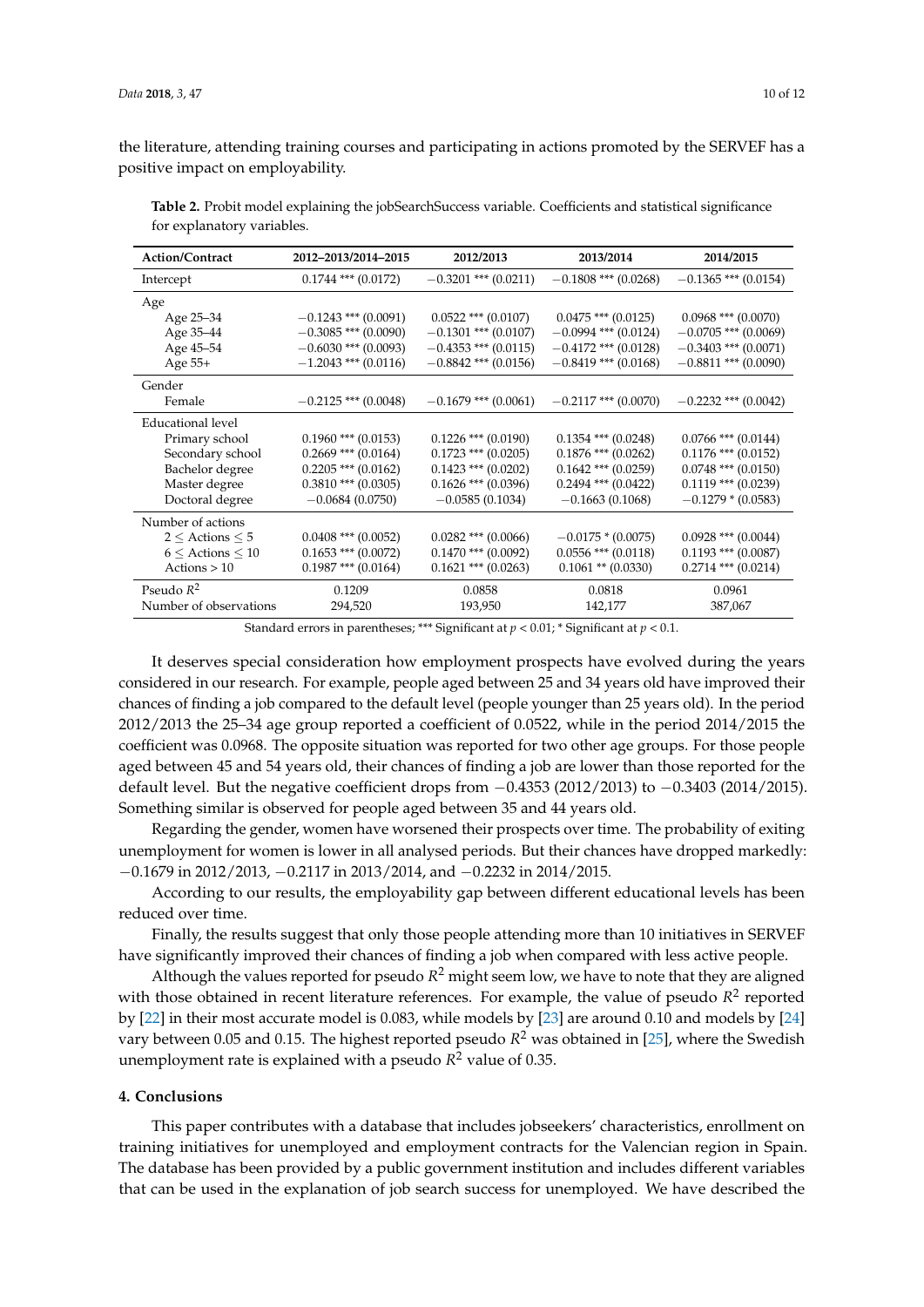tables involved in the database by using some statisctics, tables and figures. From the econometrical perspective, a probit model has been performed to analyse the relationship between job search success and several explanatory variables. Our results confirm that age is negatively related with employment success. Women constitute a vulnerable group regarding employment prospects, while the educational level has a positive impact on exiting unemployment. According to our results training initiatives promoted by public employment services have a positive impact on employability. Further analysis should be accomplished to identify those training initiatives with a higher and significant impact on employability, and more specifically for those groups suffering from job exclusion. Limitations of this study include the lack of information about wage and fixed term/open ended contracts. This is particularly relevant since (i) temporary workers in Spain are a quite high percentage with respect to other European countries, and (ii) wage may be crucial for accepting job and employability.

**Funding:** This research received no external funding.

**Conflicts of Interest:** The author declares no conflict of interest.

## **Abbreviations**

The following abbreviations are used in this manuscript:

- CIS Centro de Investigaciones Sociológicas (Social Reseach Centre)
- EPA Encuesta de Población Activa (Labor Force Survey)
- EU European Union

SEPE Servicio Público de Empleo Estatal (Spanish National Empolyment Service)

SERVEF Servicio Valenciano de Empleo y Formación (Employment and Training Valencian Service)

### **References**

- <span id="page-10-0"></span>1. Jimeno, J.; Bentolila, S. Regional unemployment persistence (Spain, 1976–1994). *Lab. Econ.* **1998**, *5*, 25–51. [\[CrossRef\]](http://dx.doi.org/10.1016/S0927-5371(96)00019-X)
- <span id="page-10-1"></span>2. Ahn, N.; De La Rica, S.; Ugidos, A. Willingness to move for work and unemployment duration in Spain. *Economica* **1999**, *66*, 335–357. [\[CrossRef\]](http://dx.doi.org/10.1111/1468-0335.00174)
- <span id="page-10-2"></span>3. Ahn, N.; Ugidos-Olazabal, A. Duration of unemployment in Spain: Relative effects of unemployment benefit and family characteristics. *Oxf. Bull. Econ. Stat.* **1995**, *57*, 249–264. [\[CrossRef\]](http://dx.doi.org/10.1111/j.1468-0084.1995.mp57002006.x)
- <span id="page-10-3"></span>4. Guijarro, F. Economic recovery and effectiveness of active labour market initiatives for the unemployed in Spain: A gender perspective of the Valencian region. *Sustainability* **2018**, *10*, 3623. [\[CrossRef\]](http://dx.doi.org/10.3390/su10103623)
- <span id="page-10-4"></span>5. Tosun, J.; Arco-Tirado, J.; Caserta, M.; Cemalcilar, Z.; Freitag, M.; Hörisch, F.; Jensen, C.; Kittel, B.; Littvay, L.; Lukeš, M. Perceived economic self-sufficiency: A country-and generation-comparative approach. *Eur. Polit. Sci.* **2018**, 1–22.
- <span id="page-10-5"></span>6. Bassanini, A.; Duval, R. The determinants of unemployment across OECD countries. *OECD Econ. Stud.* **2007**, *42*, 7–86. [\[CrossRef\]](http://dx.doi.org/10.1787/eco_studies-v2006-art2-en)
- <span id="page-10-6"></span>7. Biagetti, M.; Scicchitano, S. The determinants of lifelong learning incidence across European countries (evidence from EU-SILC dataset). *Acta Oecon.* **2013**, *63*, 77–97. [\[CrossRef\]](http://dx.doi.org/10.1556/AOecon.63.2013.1.5)
- <span id="page-10-7"></span>8. Ariga, K.; Brunello, G. Are education and training always complements? Evidence from Thailand. *ILR Rev.* **2006**, *59*, 613–629. [\[CrossRef\]](http://dx.doi.org/10.1177/001979390605900405)
- <span id="page-10-8"></span>9. Dvouletỳ, O.; Mühlböck, M.; Warmuth, J.; Kittel, B. 'Scarred' young entrepreneurs. Exploring young adults' transition from former unemployment to self-employment. *J. Youth Stud.* **2018**, *21*, 1159–1181. [\[CrossRef\]](http://dx.doi.org/10.1080/13676261.2018.1450971)
- <span id="page-10-9"></span>10. Redding, S. The low-skill, low-quality trap: Strategic complementarities between human capital and R&D. *Econ. J.* **1996**, *106*, 458–470.
- <span id="page-10-10"></span>11. Scicchitano, S. On the complementarity between on-the-job training and R&D: A brief overview. *Econ. Bull.* **2007**, *15*, 1–11.
- <span id="page-10-11"></span>12. Scicchitano, S. Complementarity between heterogeneous human capital and R&D: Can job-training avoid low development traps? *Empirica* **2010**, *37*, 361–380.
- <span id="page-10-12"></span>13. Acemoglu, D. Training and innovation in an imperfect labour market. *Rev. Econ. Stud.* **1997**, *64*, 445–464. [\[CrossRef\]](http://dx.doi.org/10.2307/2971723)